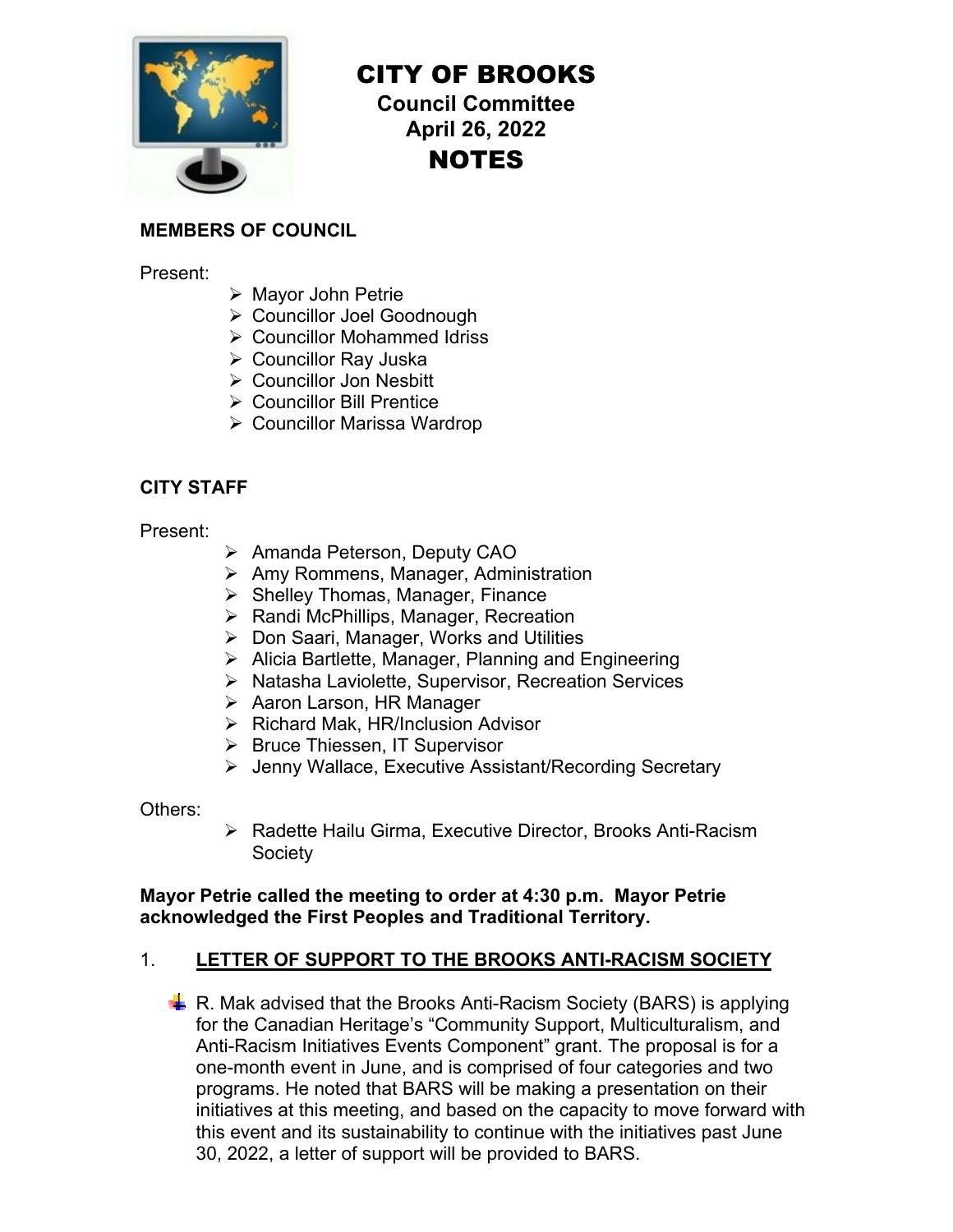## CITY OF BROOKS **Council Committee April 26, 2022 NOTES**

Radete Hailu Girma advised that she is the Executive Director for BARS, and is requesting a letter of support for their grant application. She noted that the Society runs programs and initiatives. She spoke about their biggest initiative "Mother's Village" and that it is about building better connections within the community.

She spoke to the following items in response to questions from Council:

- $\circ$  Applying under the Events Stream versus the Project Stream  $-$  the contacts at the Provincial and Federal level recommended that they apply for this funding first. She noted that regardless if they get the funding or not, the project will continue;
- $\circ$  Partnership Connections making themselves aware of other programs in the community, and trying to fill the gap. No direct connections in partnership terms; but they do in the sense of referrals;
- $\circ$  Sustainability BARS has a good volunteer program that has been running, and they are working to grow it. They don't know what is going to happen in the next two years, but the hope is that they can continue to the point where BARS will no longer be needed;
- $\circ$  Meeting Goals have a survey to be completed by anyone who is involved in the program (completed at start and end of programs);
- $\circ$  Actions to Eliminate Discrimination in the Community she thinks there is a lack of connection in the community, and by creating these types of programs, where people are feeling like they are part of the community, it breaks down barriers;
- $\circ$  Participation in the Event hoping to have around 200 people participate, and that the event is promoted through word of mouth; and,
- $\circ$  Newcomers and Challenges with the English Language she explained that over the past two years they have been talking to people about this challenge and have been working with students from Mount Royal and the University of Calgary with the desire to develop a small project that helps adults to better understand their learning styles.

Mayor Petrie thanked Radete Hailu Girma for her time and wished her success with the grant application.

*Radete Hailu Girma left at 4:48 p.m.* 

**Council Committee supported the recommendation that the City of Brooks write a letter of support to BARS for their application to Canadian Heritage's "Community Support, Multiculturalism, and Anti-Racism Initiatives Events Component" Grant.**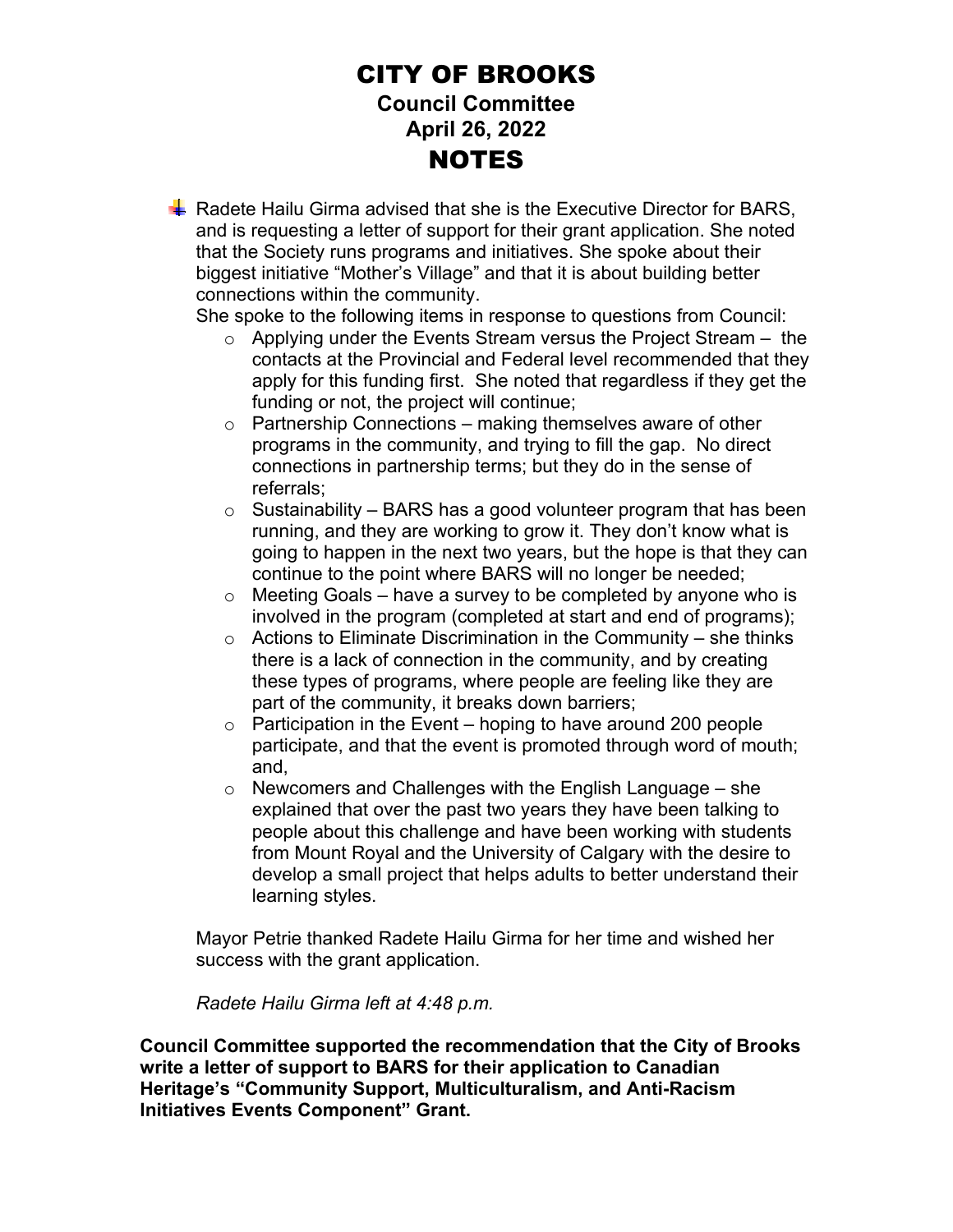# CITY OF BROOKS **Council Committee April 26, 2022 NOTES**

## **2. ARTS, CULTURE & HERITAGE BOARD GRANT PROGRAM**

- N. Laviolette advised that in December 2021, Council allocated \$10,000 for the 2022 fiscal year to the Arts, Culture & Heritage Board to distribute as grant funding towards local community events, programs and initiatives. As a result, the Board has developed the Arts, Culture & Heritage Board Grant (ACHBG) process to award grant funding to Individual(s)/Group(s) in the City of Brooks who intend to deliver arts, culture and heritage opportunities within the City's municipal boundaries.
- $\frac{1}{2}$  Councillor Wardrop noted it was found that the matrix used by the Recreation and Parks Board to measure RUGG applications was problematic as there was not a space to deal with applicants that are ineligible. She added that a separate Committee was formed to work on the matrix. A. Peterson advised that she believes these documents will be reviewed annually with any amendments brought forth as needed. N. Laviolette concurred and noted that she had discussed this with R. McPhillips and these documents, like RUGG's, will be revised as needed.
- R. McPhillips noted that there is a section named "Reason for rejecting (if applicable)" where comments can be added if an application does not meet the criteria. She added that the Board is moving forward with changing the matrix as noted by Councillor Wardrop, and that the process has been, if there was an ineligible application the existing space provided in the matrix was used.

**Council Committee directed Administration to bring forward the Arts, Culture & Heritage Board Grant documents to the May 2, 2022 Council meeting.** 

### **3. BROOKS AND DISTRICT CHAMBER OF COMMERCE TRADE SHOW VENUE RENT REDUCTION REQUEST**

- $\frac{1}{2}$  A. Peterson advised that the request for rent reduction was referred to Council Committee during the April 18<sup>th</sup> Council meeting so that further information could be acquired.
- $\frac{1}{2}$  A. Peterson noted that the Balance Sheet shows that the Chamber's liquid assets slimly cover their near-term liabilities as long as the outstanding loan payable is not due in the short-term. Their year to date Profit and Loss Statement shows them in a slight deficit position. The Trade Show is their major fundraiser which would improve their financial situation. The Trade Show was not held in 2021 and their 2020 trade show was less successful than previous shows due to COVID restrictions.
- $\frac{1}{2}$  A. Peterson advised that the rental fee for the Fieldhouse and Flex Hall is \$8,334.26; and that they will not need the Curling Rink from the Curling Club unless their numbers dramatically increase. Given the pandemic, the need to rebound and the benefit of the trade show to the City and local businesses, it would be justifiable to provide assistance.